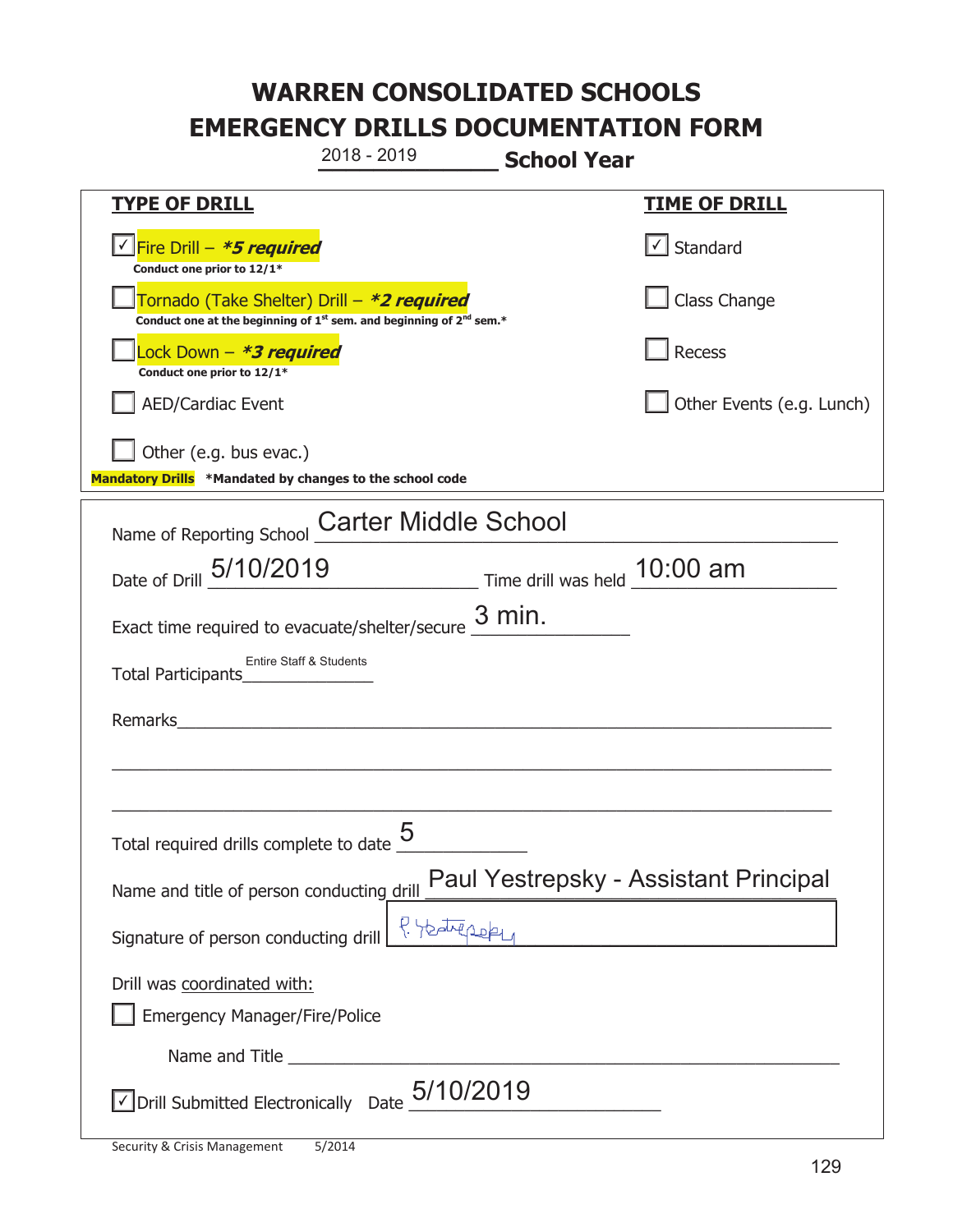**\_\_\_\_\_\_\_\_\_\_\_\_\_ School Year TYPE OF DRILL TIME OF DRILL**  侊Fire Drill – **\*5 required** ✔ **Conduct one prior to 12/1\* Standard** 侊Tornado (Take Shelter) Drill – **\*2 required Conduct one at the beginning of 1<sup>st</sup> sem. and beginning of 2<sup>nd</sup> sem.\*** Class Change 侊Lock Down – **\*3 required Conduct one prior to 12/1\* Recess** □ AED/Cardiac Event and the state of the state of the Second of Table of the Events (e.g. Lunch) Other (e.g. bus evac.) **Mandatory Drills \*Mandated by changes to the school code**  Name of Reporting School Carter Middle School Date of Drill  $\frac{4/10/2019}{2}$  Time drill was held  $\frac{12:00 \text{ pm}}{2}$ Exact time required to evacuate/shelter/secure  $\frac{3 \text{ min.}}{2}$ Total Participants<sup>\_\_\_</sup> Remarks  $\_$  , and the set of the set of the set of the set of the set of the set of the set of the set of the set of the set of the set of the set of the set of the set of the set of the set of the set of the set of the set of th \_\_\_\_\_\_\_\_\_\_\_\_\_\_\_\_\_\_\_\_\_\_\_\_\_\_\_\_\_\_\_\_\_\_\_\_\_\_\_\_\_\_\_\_\_\_\_\_\_\_\_\_\_\_\_\_\_\_\_\_\_\_\_\_\_\_\_\_\_\_\_\_\_\_\_\_\_ Total required drills complete to date  $\frac{4}{\sqrt{2}}$ Name and title of person conducting drill Signature of person conducting drill  $\left\vert \cdot\right\rangle$   $\left\vert \cdot\right\rangle$   $\left\vert \cdot\right\rangle$   $\left\vert \cdot\right\rangle$   $\left\vert \cdot\right\rangle$ Drill was coordinated with: ܆ Emergency Manager/Fire/Police Name and Title **Example 20**  $\triangledown$  Drill Submitted Electronically Date  $\frac{4/10/2019}{\sqrt{10}}$ 2018 - 2019 Entire Staff & Students Paul Yestrepsky - Assistant Principal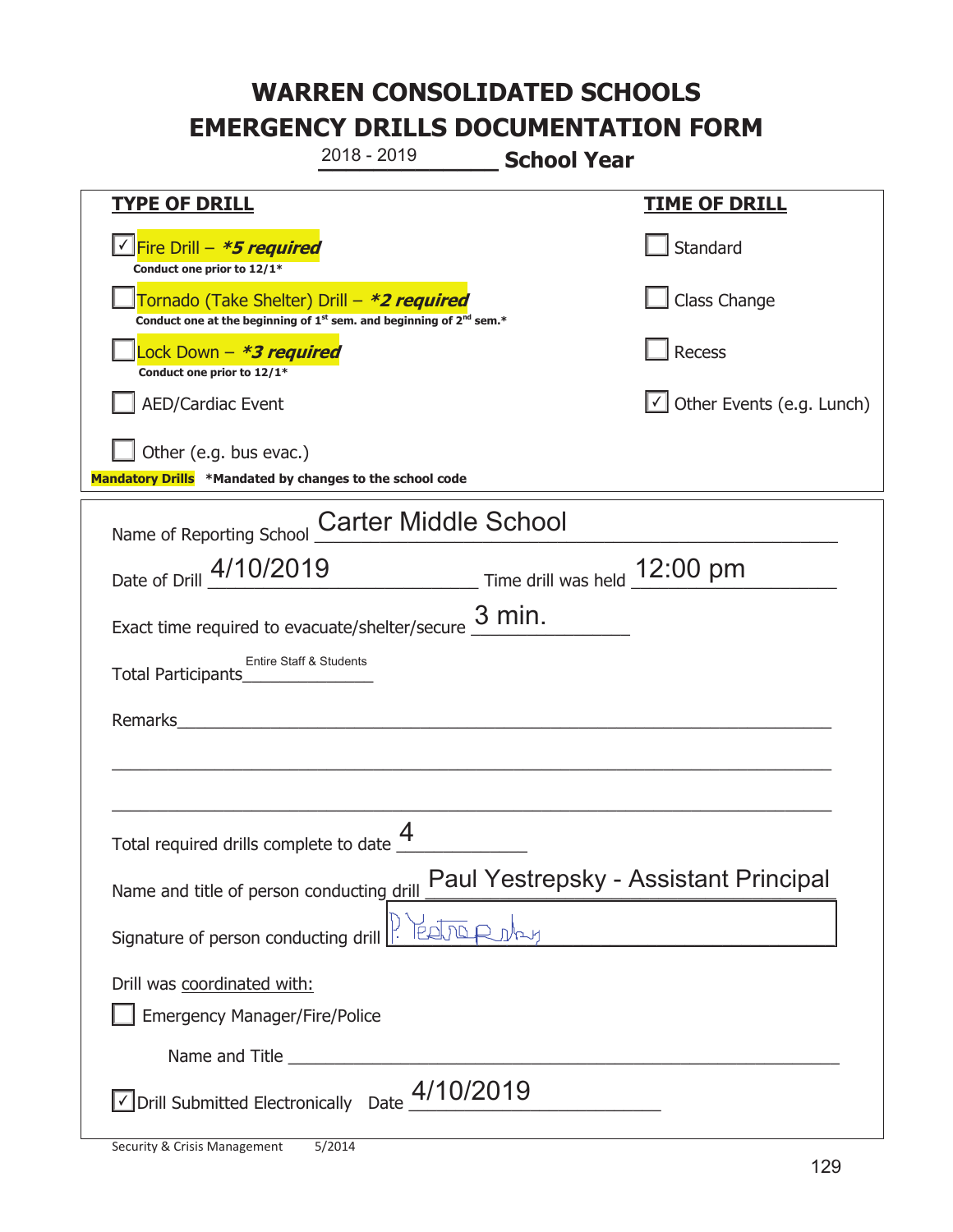**\_\_\_\_\_\_\_\_\_\_\_\_\_ School Year TYPE OF DRILL TIME OF DRILL**  侊Fire Drill – **\*5 required Conduct one prior to 12/1\***   $\boxed{\checkmark}$  Standard 侊Tornado (Take Shelter) Drill – **\*2 required** ✔ **Conduct one at the beginning of 1<sup>st</sup> sem. and beginning of 2<sup>nd</sup> sem.\*** Class Change 侊Lock Down – **\*3 required Conduct one prior to 12/1\* Recess** AED/Cardiac Event **AED/Cardiac Event Network Network Network Network Network Network Network Network Network Network Network Network Network Network Network Network Network Network Net** Other (e.g. bus evac.) **Mandatory Drills \*Mandated by changes to the school code**  Name of Reporting School Carter Middle School Date of Drill \_\_\_\_\_\_\_\_\_\_\_\_\_\_\_\_\_\_\_\_\_\_\_\_\_\_\_\_\_ Time drill was held \_\_\_\_\_\_\_\_\_\_\_\_\_\_\_\_\_\_\_\_\_\_ 3/29/2019 10:00 am Exact time required to evacuate/shelter/secure  $\frac{4 \text{ min.}}{4 \text{ min.}}$ Total Participants<sup></sup> Remarks  $\_$  , and the set of the set of the set of the set of the set of the set of the set of the set of the set of the set of the set of the set of the set of the set of the set of the set of the set of the set of the set of th \_\_\_\_\_\_\_\_\_\_\_\_\_\_\_\_\_\_\_\_\_\_\_\_\_\_\_\_\_\_\_\_\_\_\_\_\_\_\_\_\_\_\_\_\_\_\_\_\_\_\_\_\_\_\_\_\_\_\_\_\_\_\_\_\_\_\_\_\_\_\_\_\_\_\_\_\_ Total required drills complete to date  $\frac{3}{2}$ Name and title of person conducting drill Signature of person conducting drill  $\left|\frac{1}{2}\right|$ Drill was coordinated with: ܆ Emergency Manager/Fire/Police Name and Title **Example 20**  $\triangledown$  Drill Submitted Electronically Date  $\frac{3/29/2019}{\sqrt{3/2019}}$ 2018 - 2019 Entire Staff & Students Paul Yestrepsky - Assistant Principal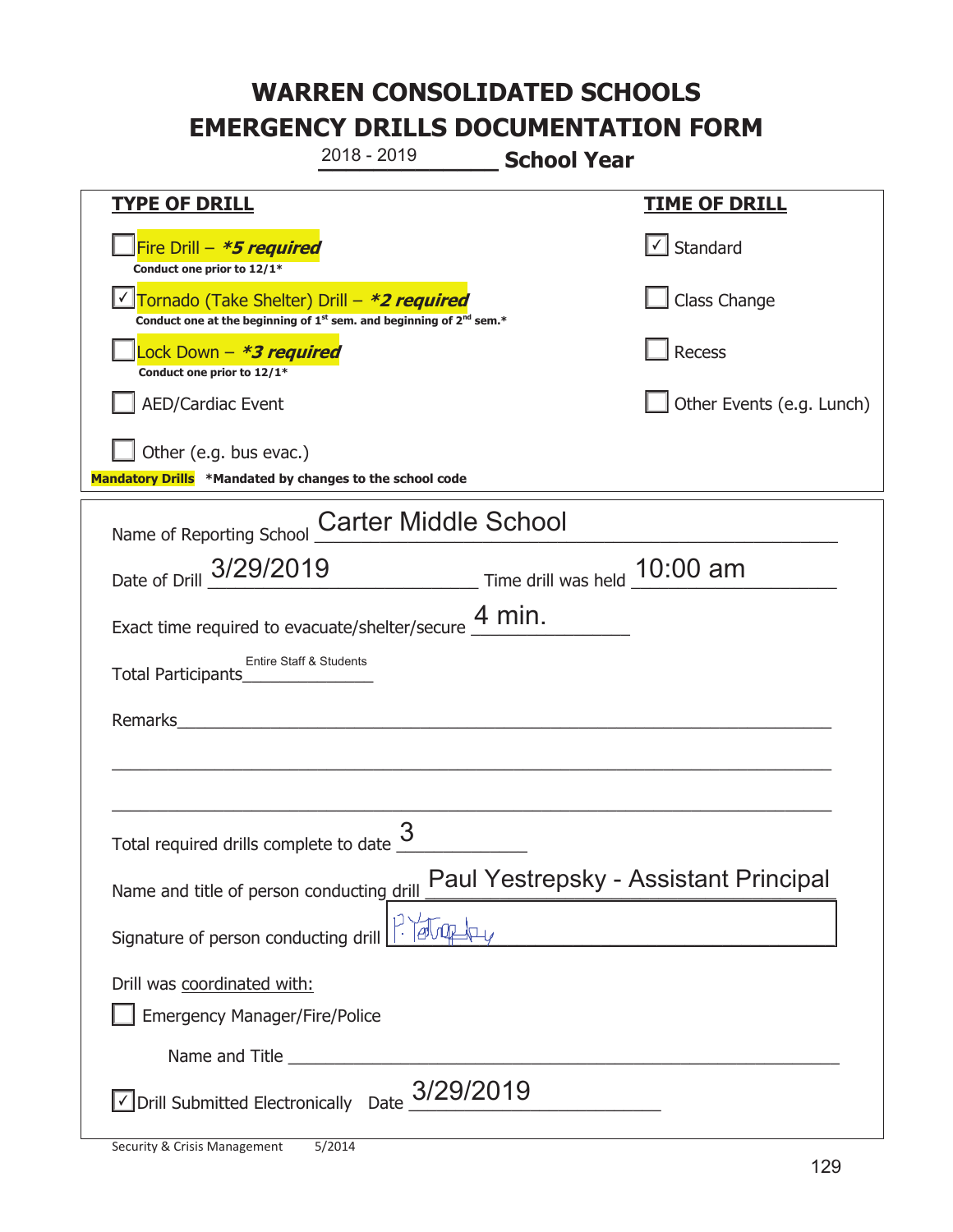**\_\_\_\_\_\_\_\_\_\_\_\_\_ School Year TYPE OF DRILL TIME OF DRILL**  侊Fire Drill – **\*5 required Conduct one prior to 12/1\***   $\boxed{\checkmark}$  Standard 侊Tornado (Take Shelter) Drill – **\*2 required Conduct one at the beginning of 1<sup>st</sup> sem. and beginning of 2<sup>nd</sup> sem.\*** Class Change 侊Lock Down – **\*3 required** ✔ **Conduct one prior to 12/1\* Recess** AED/Cardiac Event **AED/Cardiac Event Network Network Network Network Network Network Network Network Network Network Network Network Network Network Network Network Network Network Net** Other (e.g. bus evac.) **Mandatory Drills \*Mandated by changes to the school code**  Name of Reporting School Carter Middle School Date of Drill  $\frac{2/28/2019}{2}$  Time drill was held  $\frac{8:30 \text{ am}}{2}$ Exact time required to evacuate/shelter/secure  $\frac{3 \text{ min.}}{2}$ Total Participants<sup>\_\_\_</sup> Remarks  $\_$  , and the set of the set of the set of the set of the set of the set of the set of the set of the set of the set of the set of the set of the set of the set of the set of the set of the set of the set of the set of th \_\_\_\_\_\_\_\_\_\_\_\_\_\_\_\_\_\_\_\_\_\_\_\_\_\_\_\_\_\_\_\_\_\_\_\_\_\_\_\_\_\_\_\_\_\_\_\_\_\_\_\_\_\_\_\_\_\_\_\_\_\_\_\_\_\_\_\_\_\_\_\_\_\_\_\_\_ Total required drills complete to date  $\frac{3}{2}$ Name and title of person conducting drill Paul Yestrepsky - Assistant Principal Signature of person conducting drill  $\left|\int\right|$   $\left|\int\right|$   $\left|\int\right|$   $\left|\int\right|$ Drill was coordinated with: ܆ Emergency Manager/Fire/Police Name and Title **Example 20**  $\triangledown$  Drill Submitted Electronically Date  $2/28/2019$ 2018 - 2019 Entire Staff & Students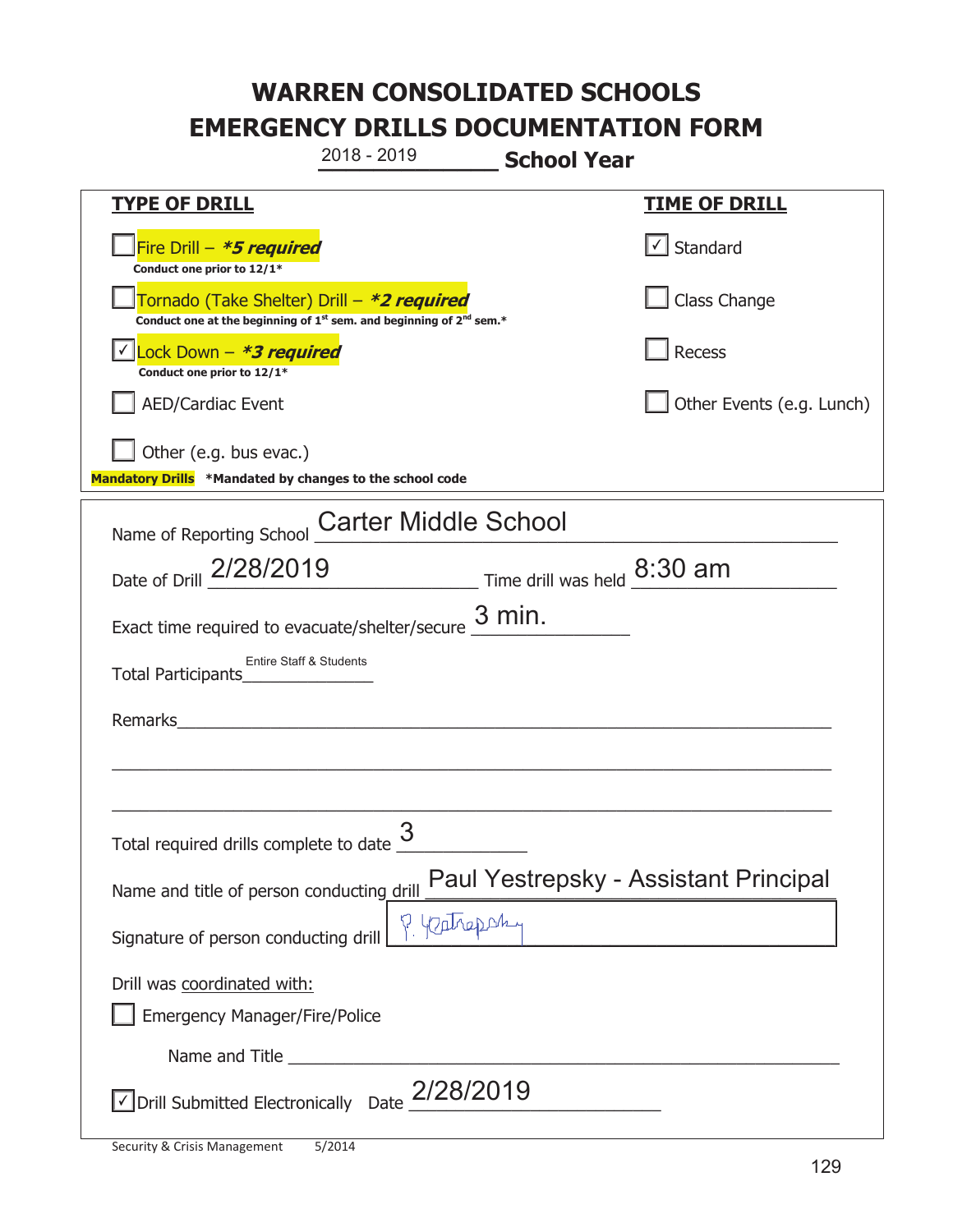**\_\_\_\_\_\_\_\_\_\_\_\_\_ School Year TYPE OF DRILL TIME OF DRILL**  侊Fire Drill – **\*5 required Conduct one prior to 12/1\***   $\boxed{\checkmark}$  Standard 侊Tornado (Take Shelter) Drill – **\*2 required** ✔ **Conduct one at the beginning of 1<sup>st</sup> sem. and beginning of 2<sup>nd</sup> sem.\*** Class Change 侊Lock Down – **\*3 required Conduct one prior to 12/1\* Recess** AED/Cardiac Event **AED/Cardiac Event Network Network Network Network Network Network Network Network Network Network Network Network Network Network Network Network Network Network Net** Other (e.g. bus evac.) **Mandatory Drills \*Mandated by changes to the school code**  Name of Reporting School Carter Middle School Date of Drill  $\frac{3/19/2019}{2}$  Time drill was held  $\frac{2:00 \text{ pm}}{2}$ Exact time required to evacuate/shelter/secure  $\frac{4 \text{ min.}}{4 \text{ min.}}$ Total Participants<sup>\_\_\_</sup> Remarks  $\_$  , and the set of the set of the set of the set of the set of the set of the set of the set of the set of the set of the set of the set of the set of the set of the set of the set of the set of the set of the set of th \_\_\_\_\_\_\_\_\_\_\_\_\_\_\_\_\_\_\_\_\_\_\_\_\_\_\_\_\_\_\_\_\_\_\_\_\_\_\_\_\_\_\_\_\_\_\_\_\_\_\_\_\_\_\_\_\_\_\_\_\_\_\_\_\_\_\_\_\_\_\_\_\_\_\_\_\_ Total required drills complete to date  $\frac{2}{\sqrt{2}}$ Name and title of person conducting drill Paul Yestrepsky - Assistant Principal Signature of person conducting drill **Pulled Trangelers** Drill was coordinated with: ܆ Emergency Manager/Fire/Police Name and Title **Example 20**  $\triangledown$  Drill Submitted Electronically Date  $\frac{3/19/2019}{2}$ 2018 - 2019 Entire Staff & Students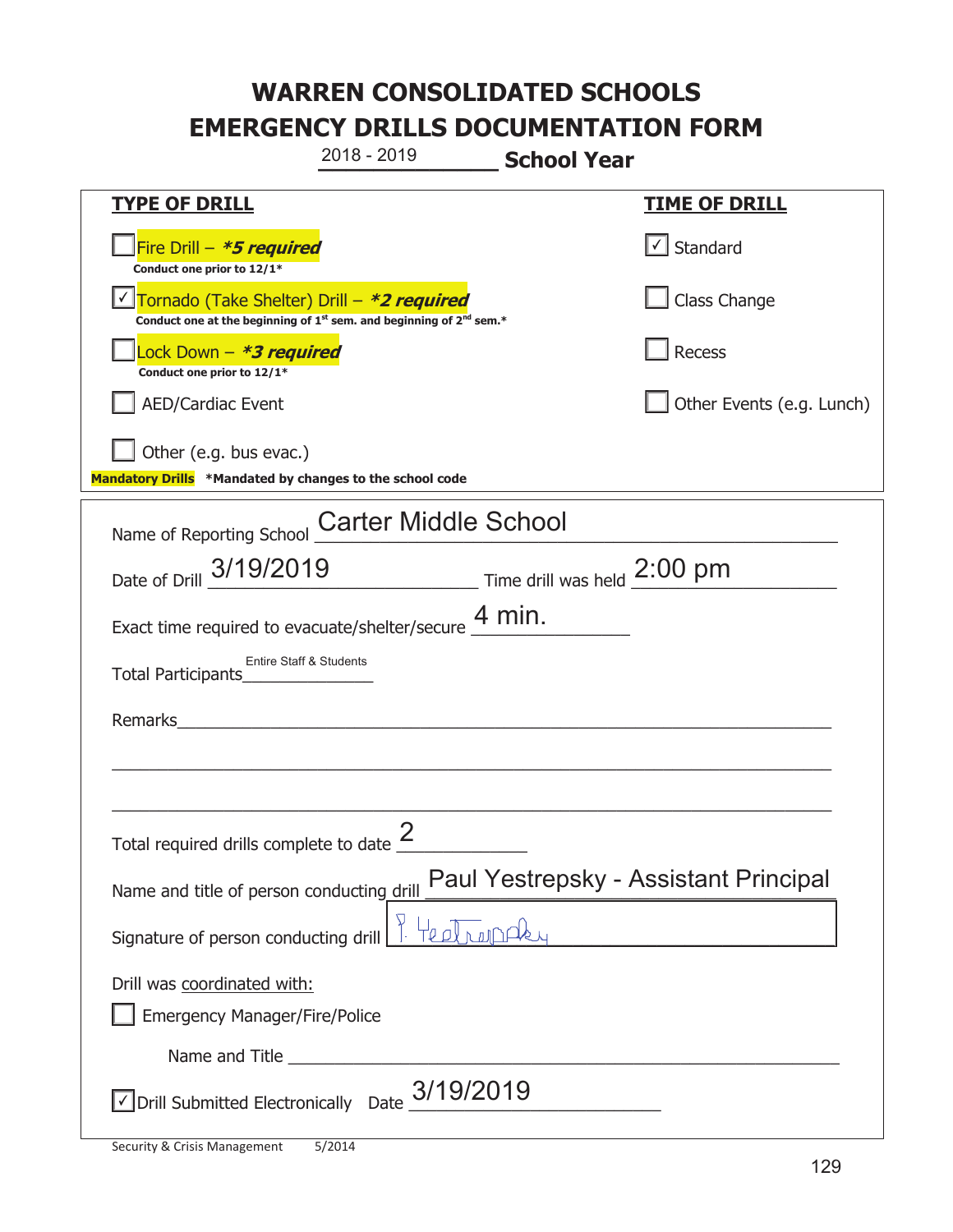**\_\_\_\_\_\_\_\_\_\_\_\_\_ School Year TYPE OF DRILL TIME OF DRILL**  侊Fire Drill – **\*5 required Conduct one prior to 12/1\***   $\boxed{\checkmark}$  Standard 侊Tornado (Take Shelter) Drill – **\*2 required** ✔ **Conduct one at the beginning of 1<sup>st</sup> sem. and beginning of 2<sup>nd</sup> sem.\*** Class Change 侊Lock Down – **\*3 required Conduct one prior to 12/1\* Recess** AED/Cardiac Event **AED/Cardiac Event Network Network Network Network Network Network Network Network Network Network Network Network Network Network Network Network Network Network Net** Other (e.g. bus evac.) **Mandatory Drills \*Mandated by changes to the school code**  Name of Reporting School Carter Middle School Date of Drill  $\frac{1/11/2019}{2}$  Time drill was held  $\frac{10:00 \text{ am}}{2}$ Exact time required to evacuate/shelter/secure  $\frac{4 \text{ min.}}{4 \text{ min.}}$ Total Participants<sup>\_\_\_</sup> Remarks  $\_$  , and the set of the set of the set of the set of the set of the set of the set of the set of the set of the set of the set of the set of the set of the set of the set of the set of the set of the set of the set of th \_\_\_\_\_\_\_\_\_\_\_\_\_\_\_\_\_\_\_\_\_\_\_\_\_\_\_\_\_\_\_\_\_\_\_\_\_\_\_\_\_\_\_\_\_\_\_\_\_\_\_\_\_\_\_\_\_\_\_\_\_\_\_\_\_\_\_\_\_\_\_\_\_\_\_\_\_ Total required drills complete to date  $\frac{1}{\sqrt{1-\frac{1}{2}}\cdot\frac{1}{\sqrt{1-\frac{1}{2}}\cdot\frac{1}{\sqrt{1-\frac{1}{2}}\cdot\frac{1}{\sqrt{1-\frac{1}{2}}\cdot\frac{1}{\sqrt{1-\frac{1}{2}}\cdot\frac{1}{\sqrt{1-\frac{1}{2}}\cdot\frac{1}{\sqrt{1-\frac{1}{2}}\cdot\frac{1}{\sqrt{1-\frac{1}{2}}\cdot\frac{1}{\sqrt{1-\frac{1}{2}}\cdot\frac{1}{\sqrt{1-\frac{1}{2}}\cdot\$ Name and title of person conducting drill Paul Yestrepsky - Assistant Principal Signature of person conducting drill  $\mathcal{L}$   $\mathbb{E}$   $\mathbb{E}$   $\mathbb{E}$ Drill was coordinated with: ܆ Emergency Manager/Fire/Police Name and Title **Example 20**  $\triangledown$  Drill Submitted Electronically Date  $\frac{1/11/2019}{2}$ 2018 - 2019 Entire Staff & Students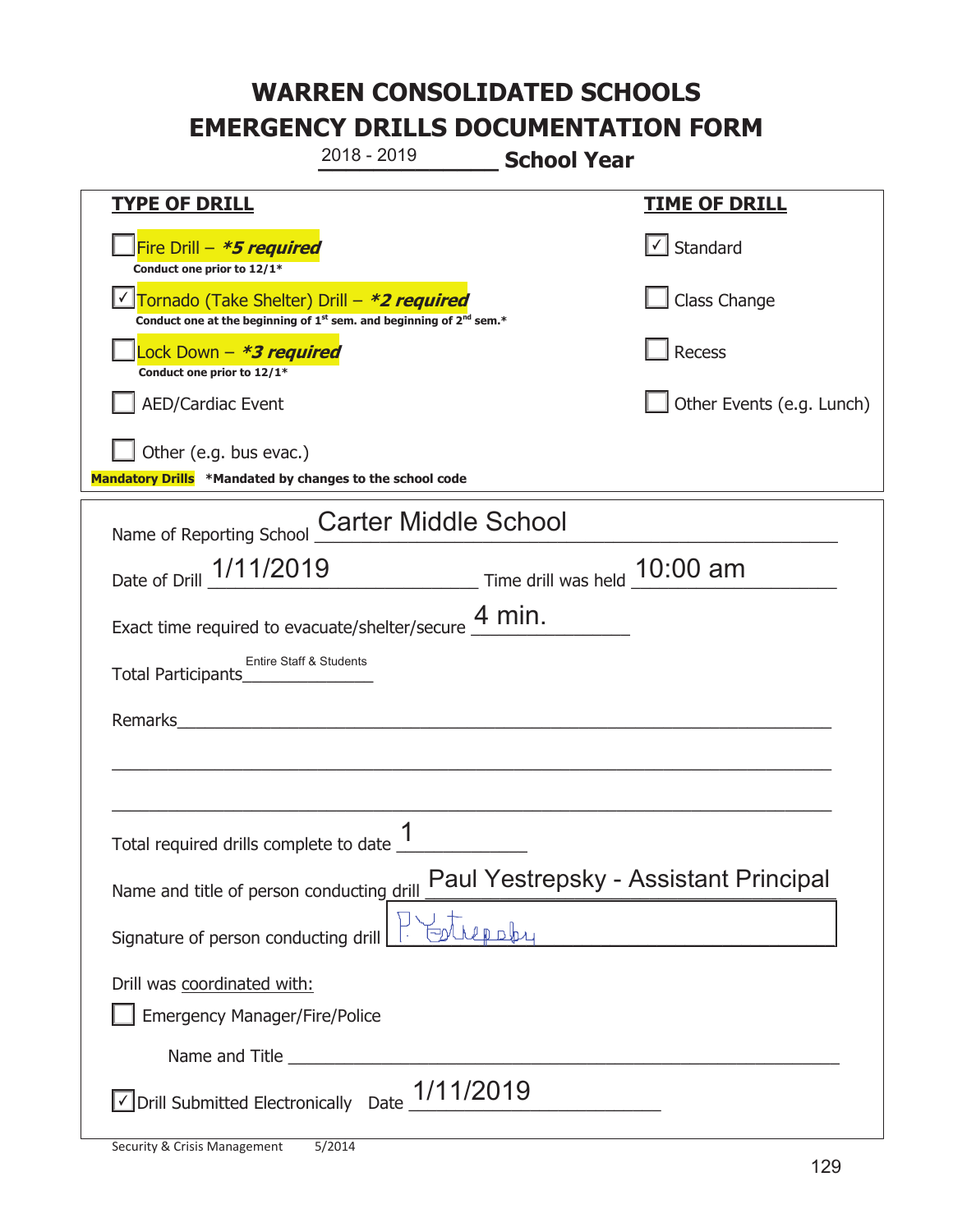**\_\_\_\_\_\_\_\_\_\_\_\_\_ School Year TYPE OF DRILL TIME OF DRILL**  <mark>▽ Fire Drill – *\*5 required* マイクレス マイクレス マイクレス マイクレス マイクレス マイクレス マイクレス マイクレス しゃく</mark> **Conduct one prior to 12/1\***   $\Box$  Standard 侊Tornado (Take Shelter) Drill – **\*2 required Conduct one at the beginning of 1<sup>st</sup> sem. and beginning of 2<sup>nd</sup> sem.\*** Class Change 侊Lock Down – **\*3 required Conduct one prior to 12/1\* Recess** AED/Cardiac Event **AED/Cardiac Event Network Network Network Network Network Network Network Network Network Network Network Network Network Network Network Network Network Network Net**  $\Box$  Other (e.g. bus evac.) **Mandatory Drills \*Mandated by changes to the school code**  Name of Reporting School Carter Middle School Date of Drill  $\frac{11/2/2018}{2}$  Time drill was held  $\frac{8:00 \text{ am}}{2}$ Exact time required to evacuate/shelter/secure  $\frac{3 \text{ min.}}{2}$ Total Participants<sup>\_\_\_</sup> Remarks  $\_$  , and the set of the set of the set of the set of the set of the set of the set of the set of the set of the set of the set of the set of the set of the set of the set of the set of the set of the set of the set of th \_\_\_\_\_\_\_\_\_\_\_\_\_\_\_\_\_\_\_\_\_\_\_\_\_\_\_\_\_\_\_\_\_\_\_\_\_\_\_\_\_\_\_\_\_\_\_\_\_\_\_\_\_\_\_\_\_\_\_\_\_\_\_\_\_\_\_\_\_\_\_\_\_\_\_\_\_ Total required drills complete to date  $\frac{3}{2}$ Name and title of person conducting drill Paul Yestrepsky - Assistant Principal Signature of person conducting drill  $\left[\begin{array}{c} \uparrow \\ \downarrow \end{array}\right]$ . Drill was coordinated with: ܆ Emergency Manager/Fire/Police Name and Title **Example 20**  $\triangledown$  Drill Submitted Electronically Date  $\frac{11/2/2018}{2}$ 2018 - 2019 Entire Staff & Students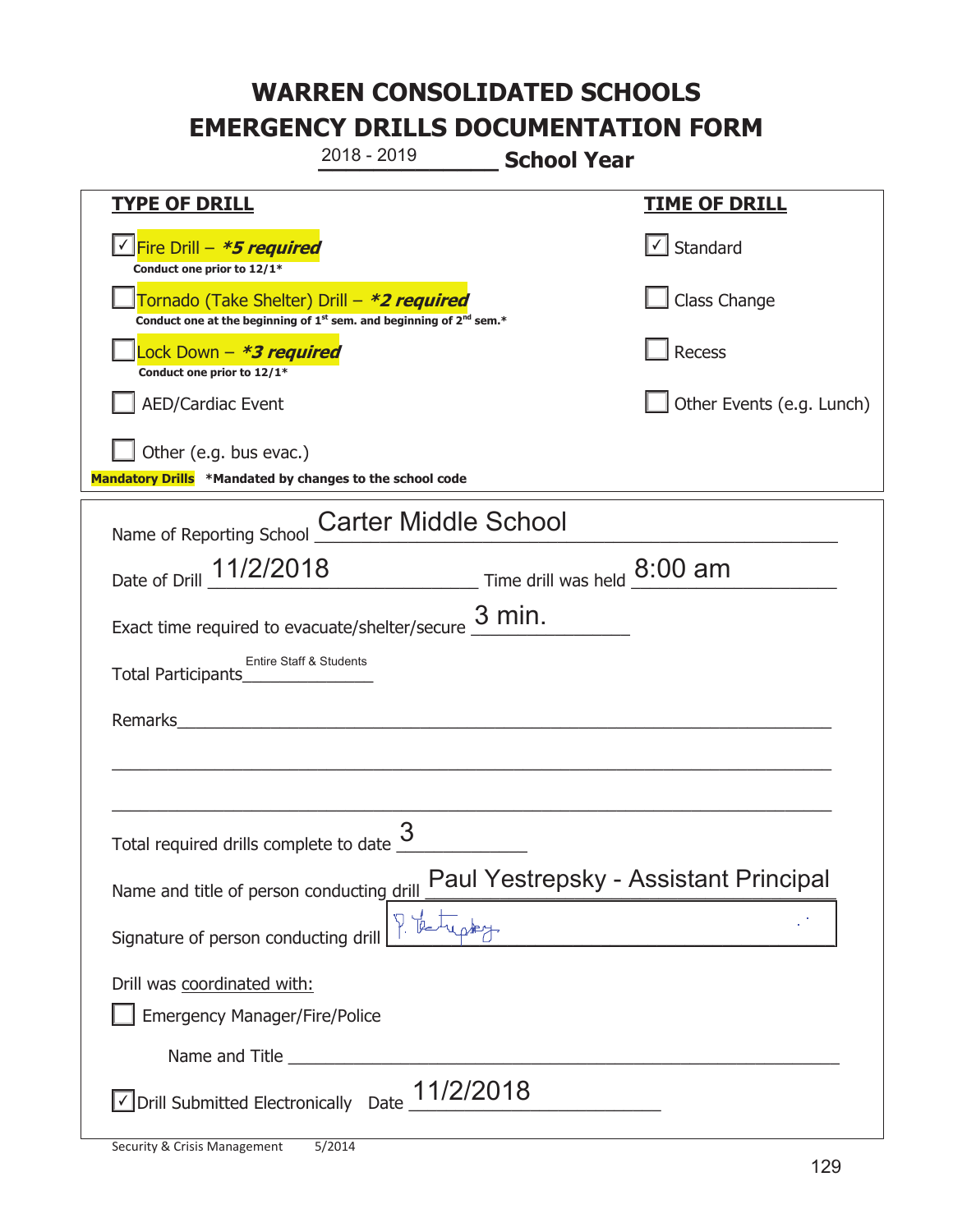**\_\_\_\_\_\_\_\_\_\_\_\_\_ School Year TYPE OF DRILL TIME OF DRILL**  <mark>▽ Fire Drill – *\*5 required* マイクレス マイクレス マイクレス マイクレス マイクレス マイクレス マイクレス マイクレス しゃく</mark> **Conduct one prior to 12/1\***   $\boxed{\sqrt}$  Standard 侊Tornado (Take Shelter) Drill – **\*2 required Conduct one at the beginning of 1<sup>st</sup> sem. and beginning of 2<sup>nd</sup> sem.\*** Class Change 侊Lock Down – **\*3 required Conduct one prior to 12/1\* Recess** AED/Cardiac Event **AED/Cardiac Event Network Network Network Network Network Network Network Network Network Network Network Network Network Network Network Network Network Network Net** Other (e.g. bus evac.) **Mandatory Drills \*Mandated by changes to the school code**  Name of Reporting School Carter Middle School Date of Drill  $\frac{10/9/2018}{2}$  Time drill was held  $\frac{1:15 \text{ pm}}{2}$ Exact time required to evacuate/shelter/secure  $\frac{3 \text{ min.}}{2}$ Total Participants<sup>\_\_\_</sup> Remarks  $\_$  , and the set of the set of the set of the set of the set of the set of the set of the set of the set of the set of the set of the set of the set of the set of the set of the set of the set of the set of the set of th \_\_\_\_\_\_\_\_\_\_\_\_\_\_\_\_\_\_\_\_\_\_\_\_\_\_\_\_\_\_\_\_\_\_\_\_\_\_\_\_\_\_\_\_\_\_\_\_\_\_\_\_\_\_\_\_\_\_\_\_\_\_\_\_\_\_\_\_\_\_\_\_\_\_\_\_\_ Total required drills complete to date  $\frac{2}{\sqrt{2}}$ Name and title of person conducting drill Paul Yestrepsky - Assistant Principal Signature of person conducting drill  $\boxed{\mathbb{R}}$ Drill was coordinated with: ܆ Emergency Manager/Fire/Police Name and Title **Example 20**  $\triangledown$  Drill Submitted Electronically Date  $\underline{10/9/2018}$ 2018 - 2019 Entire Staff & Students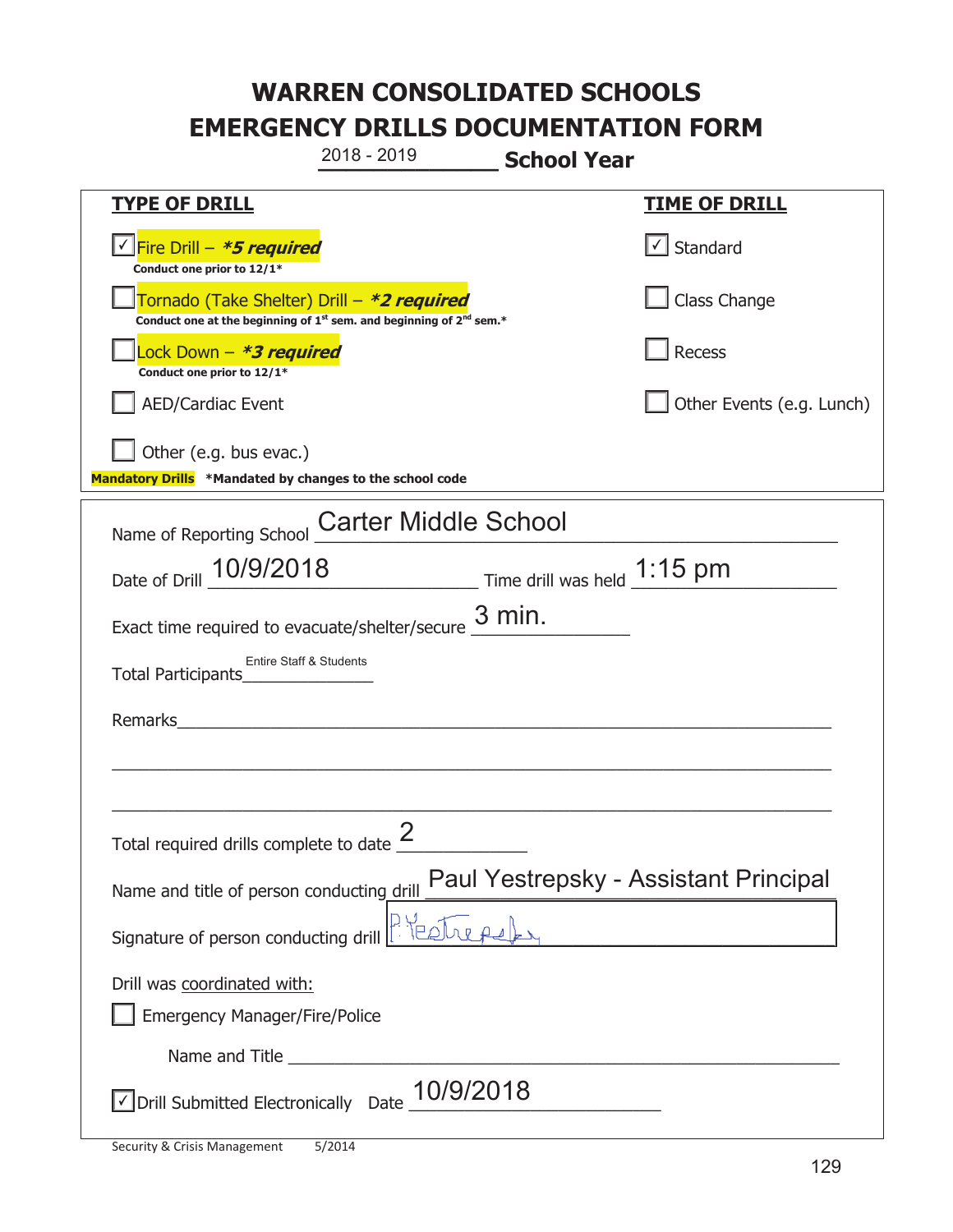**\_\_\_\_\_\_\_\_\_\_\_\_\_ School Year TYPE OF DRILL TIME OF DRILL**  侊Fire Drill – **\*5 required Conduct one prior to 12/1\* Standard** 侊Tornado (Take Shelter) Drill – **\*2 required Conduct one at the beginning of 1<sup>st</sup> sem. and beginning of 2<sup>nd</sup> sem.\*** Class Change 侊Lock Down – **\*3 required** ✔ **Conduct one prior to 12/1\* Recess** □ AED/Cardiac Event and the state of the state of the Second of Table of the Events (e.g. Lunch)  $\Box$  Other (e.g. bus evac.) **Mandatory Drills \*Mandated by changes to the school code**  Name of Reporting School Carter Middle School Date of Drill  $\frac{9/20/2018}{\text{Date of Drill}}$  Time drill was held  $\frac{12:15 \text{ pm}}{\text{Date of Drill}}$ Exact time required to evacuate/shelter/secure  $\frac{3 \text{ min.}}{2}$ Total Participants<sup>\_\_\_</sup> Remarks  $\_$  , and the set of the set of the set of the set of the set of the set of the set of the set of the set of the set of the set of the set of the set of the set of the set of the set of the set of the set of the set of th \_\_\_\_\_\_\_\_\_\_\_\_\_\_\_\_\_\_\_\_\_\_\_\_\_\_\_\_\_\_\_\_\_\_\_\_\_\_\_\_\_\_\_\_\_\_\_\_\_\_\_\_\_\_\_\_\_\_\_\_\_\_\_\_\_\_\_\_\_\_\_\_\_\_\_\_\_ Total required drills complete to date  $\frac{1}{\sqrt{1-\frac{1}{2}}\cdot\frac{1}{\sqrt{1-\frac{1}{2}}\cdot\frac{1}{\sqrt{1-\frac{1}{2}}\cdot\frac{1}{\sqrt{1-\frac{1}{2}}\cdot\frac{1}{\sqrt{1-\frac{1}{2}}\cdot\frac{1}{\sqrt{1-\frac{1}{2}}\cdot\frac{1}{\sqrt{1-\frac{1}{2}}\cdot\frac{1}{\sqrt{1-\frac{1}{2}}\cdot\frac{1}{\sqrt{1-\frac{1}{2}}\cdot\frac{1}{\sqrt{1-\frac{1}{2}}\cdot\$ Name and title of person conducting drill Paul Yestrepsky - Assistant Principal Signature of person conducting drill Fulled Leby Drill was coordinated with: ܆ Emergency Manager/Fire/Police Name and Title **Example 20**  $\sqrt{2}$  Drill Submitted Electronically Date  $\frac{9/20/2018}{2}$ 2018 - 2019 Entire Staff & Students